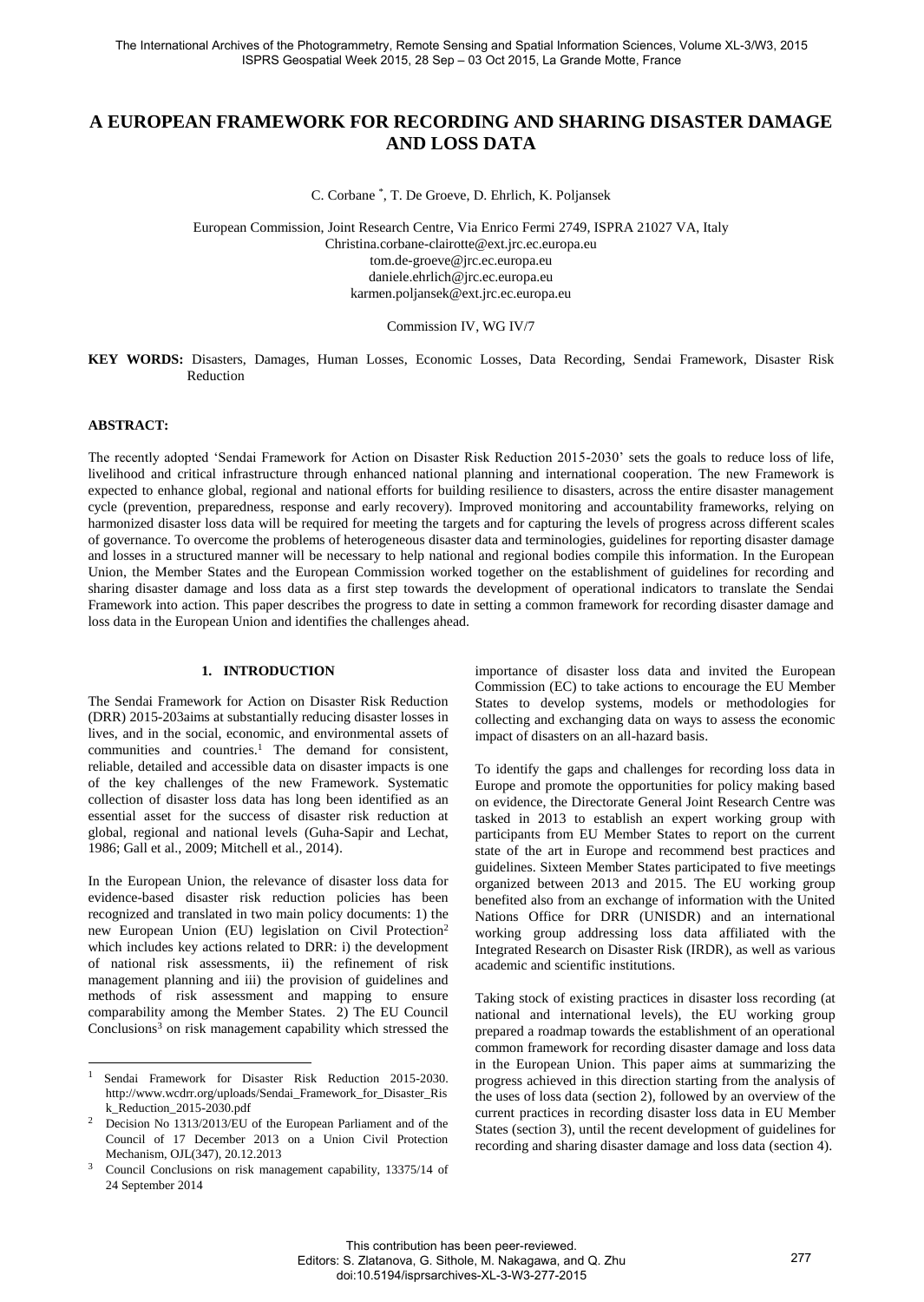## **2. THE APPLICATION AREAS OF DISASTER LOSS DATA AND THE ISSUES OF SCALE AND SCOPE**

Disaster loss data are useful for a range of applications related to disaster management. Recording disaster loss data is the mechanism that links the science of disaster management to policy making for reducing disaster risks. De Groeve et al. ( 2013, 2014) developed a conceptual framework for loss data recording that comprises four main application areas : loss compensation, accounting, forensic analysis and disaster risk modelling. The four areas differ in granularity (precision) and scope (coverage) requirements. A theoretical model allows to evaluate existing databases for fitness for use for particular applications, or to understand the granularity and scope – and the related investment – to develop new databases.

#### **2.1 The four applications areas of disaster loss data**

#### 2.1.1 Disaster loss compensation

A fair and efficient solidarity mechanism and effective insurance markets are complementary approaches to recover from disasters. Most disaster loss databases in Europe are based on a collection of claims used in these compensation mechanisms. The drivers for loss data recording are mainly linked to public national compensation schemes (e.g. Belgium, Croatia, France, Slovenia, Spain, Sweden) as well as two important governance mechanisms: Public-Public Partnerships (PuP) and Public Private Partnerships (PPP). In France, Mission Risques Naturels (MRN) provides evidence of the efficiency of PuP and PPP mechanisms for establishing and maintaining national disaster loss databases. Private and public partnerships that rely on cost-sharing allow developing openaccess models and pilot innovative loss data management mechanisms.

## 2.1.2 Disaster loss accounting

Loss accounting is the principal motivation for recording the impact of hazards and aims to document the trends in time. High quality loss data with a good temporal and spatial resolution may be used to establish historical baseline for monitoring the level of impact on a community or country. In fact, disaster loss accounting is being considered as backbone for setting the baseline (i.e. a decade of national observations on mortality and economic loss data) and measuring the progress towards the agreed targets within the post 2015 framework for disaster risk reduction. While not all countries have national disaster loss databases, the adoption of these targets and indicators based on national observations will represent a strong incentive for systematically recording loss data.

## 2.1.3 Disaster forensics

Fine scale disaster loss data recording generates crucial and unique evidence for disaster forensics. This allows identifying loss drivers by measuring the relative contribution of exposure, vulnerability, coping capacity, mitigation and response to the disaster, that provides the lessons learnt to improve disaster management. Disaster forensics collected for individual events is critical evidence for evaluating the effectiveness of specific disaster prevention measures, and disaster prevention policy as a whole. Disaster forensic studies rely largely on loss data. Tools are available, such as the Damage and Loss Assessment (DaLA) methodology developed by the Economic Commission for Latin America and the Caribbean (ECLAC) (Global Facility for Disaster Reduction and Recovery (GFDRR), 2010). The DaLA methodology builds on loss data collection, recording

and analysis with the purpose of identifying root causes of disasters and determining recovery and reconstruction needs. Over the last 40 years, the ECLAC has conducted specific loss assessments in a systematic manner generating historical evidence of the social and economic consequences these events have on the countries.

#### 2.1.4 Disaster risk modelling

Disaster models aim to address the questions such as what can go wrong? How likely is it that this will happen? If it does, what are the consequences? (Kaplan and Garrick, 1981; Kirchsteiger, 1999). The questions may be addressed using a combination of two modelling approaches: probabilistic and deterministic modelling. Deterministic modelling aims to identify what can go wrong and how bad based on a point event and is typically geographically constraint. It is used to determine shortcomings in protection of natural events at local to city level. Deterministic models are simple to implement and the message is easy to convey. Probabilistic models on the other hand aim to inform on future losses at the national and global levels.

The worst disasters have not happened yet. This is a key message from UNISDR's Global Risk Assessment 2013. Losses of future disasters are estimated through probabilistic risk models. These require accurate loss data for calibrating and validating models, to infer vulnerabilities, loss exceedance curves and fragility (or damage) curves. Disaster risk model typically comprise three main modules: hazard, vulnerability and loss. The latter combines the hazard module and the exposure module to calculate different risk metrics, such as annual expected loss (AEL) and probable maximum losses (PML) for various return periods. The AEL and PML are used to compliment historical analysis and are particularly useful for decision makers in assessing the probability of losses and the maximum loss that can result from major future events. Additionally, these assessments can also incorporate climate change scenarios to help the governments in developing forward-looking adaptation strategies.



Figure 1. The four application areas of disaster loss data and their respective objectives

#### **2.2 The granularity and scope of disaster loss data**

The available data portraying past disasters show that the granularity and the scope of disaster losses are two important dimensions of loss data that allow the distinction between different data collection techniques and disaster loss databases. The granularity expresses the *measurement scale*. It provides an indication on the detail of loss data recording. Whereas scope refers to the *geographical scale* (Zhang et al., 2014): asset,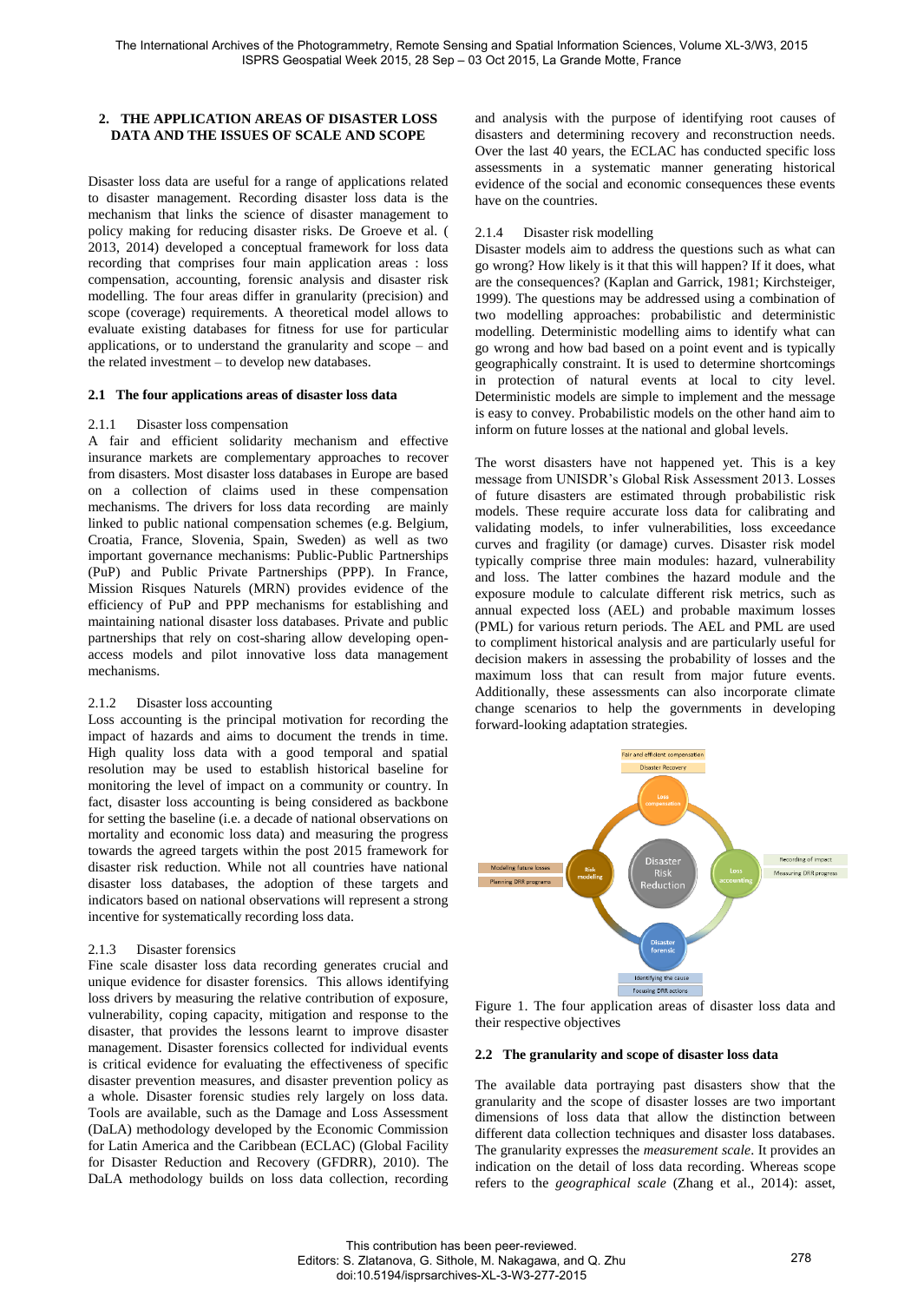municipality, regional, national and global level. Disaster outcomes may affect more than one asset and more than one municipality or even region. Mass disasters typically extend beyond municipalities and regions. Most of the international databases do not record disasters at local or municipal level, failing therefore to provide an accurate assessment of global losses.

The link between granularity and scope is important. The information can be collected at the asset level, and be very precise. The data can then be aggregated at the next geographical level (i.e., municipality) and further on at the regional and national level. The ideal database has national scope and local scale. This is the case, for example, when the information is collected based on census information, or when citizens report themselves, like for insurance claims (although the latter's completeness depends on insurance penetration rates). In these databases, the property's (or asset) physical location, size and value are reported. The loss is a fraction of the total value. That information will remain accurate even if in aggregated form.



<span id="page-2-0"></span>Figure 2. Scatter plots illustrating scope and granularity of information for loss data collection techniques and databases (modified from De Groeve et al., 2013).<sup>4</sup>

[Figure 2](#page-2-0) shows a scatter plot using horizontal axes as the scope with the 5 geographical levels and the vertical axes as the granularity with the 5 geographical levels. Moving from the asset level on the vertical axes up to the global level, the information may become less precise or more uncertain. In fact,

 $\overline{a}$ 

loss data are often derived from media reports, unverified government figures, often provided only at regional or national level, that lack evidence-based measurements. These estimates are quickly generated as preliminary estimates of damage and often remain the only source of information and thus enter the international loss databases.

In reality, loss data are seldom collected at the assets level (e.g. damage level and reconstruction cost). Most of the time the data are estimated based on rapid surveys by professionals that provide estimates at the municipality levels (e.g. 10% of houses destroyed, 30% damaged). In mass disasters, when government functions are disrupted, and the mandated institutions are impaired, then the information may collected by external actors on an ad hoc basis without necessarily reporting at the municipality level (e.g. DaLA methodology). The data may even be provided by government institutions at the regional or national level without a thorough systematic accounting.

The information needs for the four application areas are overlapping but differing in terms of granularity and scope. The latter ranges from detailed loss at asset level (e.g. for individual compensation claims), through aggregate statistics or estimates at municipality, regional and national levels (e.g. reporting to the Sendai Framework), and all the way to globally aggregated trends and statistics (e.g. used in climate change discussions). To be cost effective, the granularity of recording losses and the scope of loss databases should be optimized based on the requirements of the application area.

#### **3. STATUS OF LOSS DATA RECORDING IN THE EU**

On the basis of the conceptual framework for loss data recording developed in De Groeve et al., 2013 (section 2) a state of the art analysis on recording disaster loss data in 15 EU Member States was carried out in 2014 (De Groeve et al., 2014). The collected information was structured according to the four distinct phases of the loss data analysis framework:

- The national drivers for loss data which correspond to the purpose and the legal basis for loss data collection and recording.
- The methodology of collection which identifies the timing, the means and the actors. It is related to the purpose of the loss database.
- The methodology of recording which explains how data should be stored once field data have been collected. The data need to be organised into a manageable database of pre-defined formats and fields ready to be analysed efficiently. This involves transcribing data into a systematic format, entering the information obtained from each field assessment group or organization and organising it into one overall structured database.
- The model of disaster loss database which determines the logical structure of the loss database, and in which format data can be stored, organized and manipulated.

## **3.1 Lessons learned**

The overview of the current practices in recording disaster loss data in EU Member States showed that the methodologies implemented in each country are appropriate for their purpose. However, to make the databases compatible with requirements for sharing data among Member States and with international organisations they all would require adjustments. The loss recording practices also would need to be strengthened to make

<sup>4</sup> EM-DAT (CRED), Munich RE NatCatSERVICE and Swiss RE Sigma CatNet Service are a global databases at national resolution. DesInventar (UNISDR) is a depository of national databases collected on subnational/local level.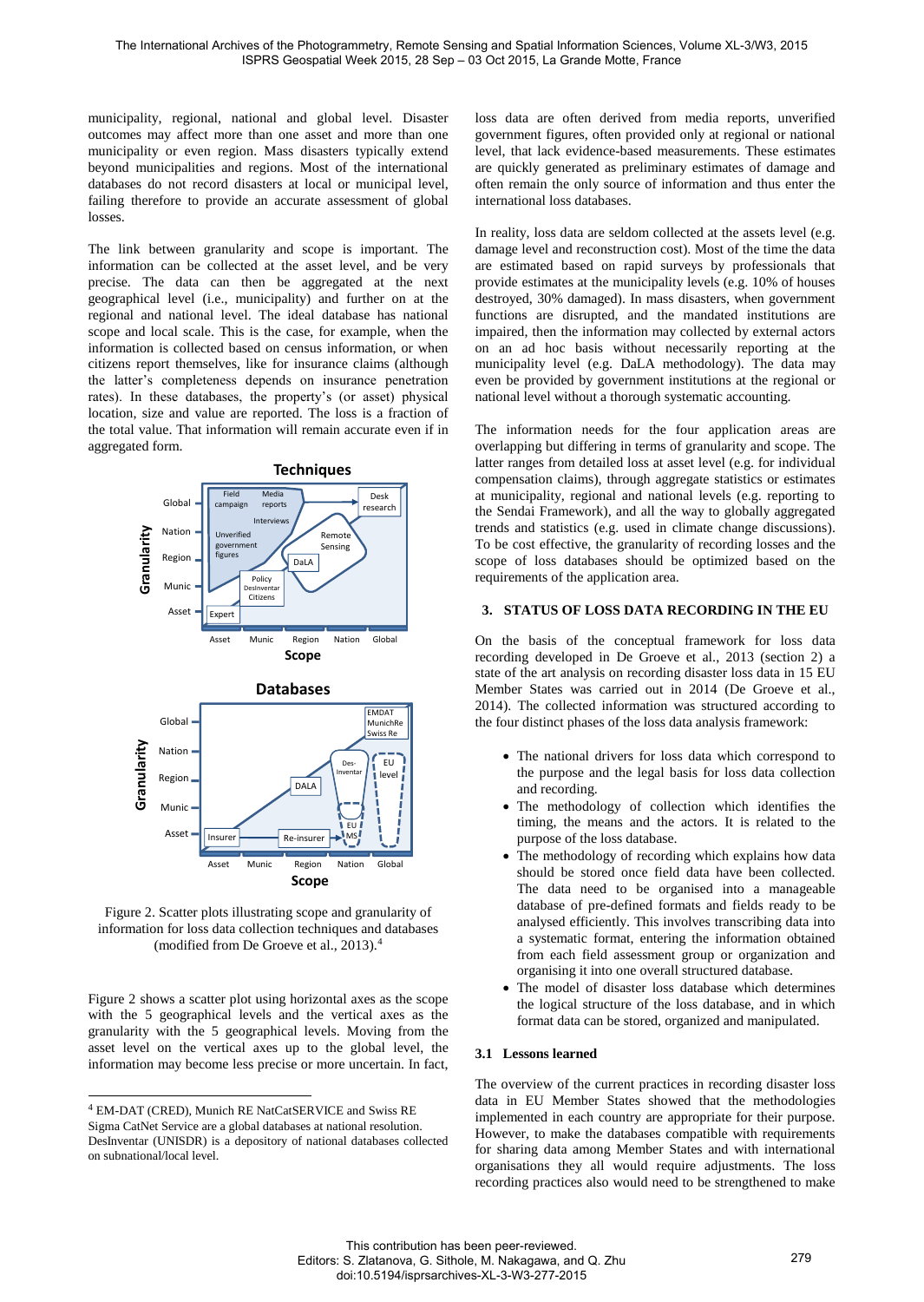the data useful at national level beyond narrowly defined objectives, e.g. for prevention policy and risk assessment.

The main gaps and challenges for harmonised loss data recording with the EU were as follows: i) the lack of guidelines and standards for loss data collection and recording, which prevent the aggregation of loss data et EU and global levels and ii) the absence of national legal frameworks and strong mandates, essential for the establishment of country-wide and multi-hazard loss databases.

#### **3.2 Main recommendations**

Given the state of the art in the EU Member States and the perceived weaknesses and gaps, some options to address these shortcomings in a realistic way are proposed. They underscore the areas in which collaboration between Member States is desired, and prefigure the expected benefits be for Member States and the EU as a whole:

- The role and utility of loss data should be discussed across government departments, including emergency management, urban planning, and government budget and across all government scales and participative governance fora (local to national). High-level requirements should be informed by public and private needs across sectors. Implementation might be embedded in a Public-Public Partnership (PUP) and/or Public Private Partnership (PPP) to ensure participation and ownership of all stakeholders.
- Loss data should be recorded in advanced (distributed) IT systems, implementing an appropriate data model (linked to or integrated with other government databases) and supporting user-friendly data visualization and sharing options for a wide range of users.
- Summary or aggregate statistics should be shared using an open data policy in a common data standard to support trans-boundary and international risk reduction processes, including the Sendai Framework for DRR.
- Minimum requirements for a data-sharing standard aligned with current practices are desirable for guiding the collection and sharing of sound comparable and interoperable data on disaster losses in an open data policy.

#### **4. EU GUIDANCE FOR RECORDING AND SHARING DISASTER DAMAGE AND LOSS DATA**

Building on the findings and the recommendations of the two previous studies (De Groeve et al., 2013; 2014), the European Commission together with the Member States worked on the establishment of guidelines for recording and sharing disaster damage and loss data (EU expert working group on disaster damage and loss data, 2015).

#### **4.1 Scope of the guidelines**

The proposed guidelines are based on a targeted consultation with experts from Member States with the aim of supporting and enhancing the different strands of disaster prevention such as risk assessment and risk management. Their purpose is to help Member States in improving the coherence and completeness of the national disaster damage and loss data recording process, necessary for supporting evidence-based

disaster risk management policies and actions. They propose essential elements of an assessment methodology for recording damage and loss data and recommend simplified aggregate figures for sharing the data following a common data exchange format. The proposed common framework for damage and loss data recording directly supports reporting on indicators for global disaster risk reduction targets, envisaged as part of the EU commitment to the post-2015 Sustainable Development Goals and to the Sendai Framework for Disaster Risk Reduction.

The guidelines outline the elements of the disaster damage and loss data model that are important and that should be reflected in national data models. The design requirements of the databases depend on the application area. For damage and loss data-sharing standards a minimum set of damage and loss indicators are proposed. To overcome the complexity of the loss recording process within the national contexts, the guidelines also recommend simplified aggregate figures following a common data exchange format.

#### **4.2 Model of disaster loss databases**

A data model is the description of the classes together with the definition of the data fields as well as relationships among the classes. It determines the logical structure of a database, and in which format data can be stored, organized and manipulated. The guidelines propose a conceptual model for damage and loss data recording inspired from existing national loss databases and widely used tools for generating disaster inventories (e.g. DesInventar). The conceptual model attempts to comply with the targets of the Sendai Framework for Disaster Risk Reduction and the indicators under negotiation that will be used for measuring global progress.

The conceptual model can be adapted to the national contexts to take into account local requirements, including factors such as language, staff management, and access and security. The design requirements of loss databases depend also on the application area (i.e. loss compensation, loss accounting, forensic analysis and disaster risk modelling). The information needs for the four application areas are overlapping, even if the forensic and modelling applications require information at higher detail.



<span id="page-3-0"></span>Figure 3. Conceptual data model for damage and loss data recording. For each field of the damage and loss indicators (damage, human and economic losses), it is recommended to assign an uncertainty value.

The conceptual model [\(Figure 3\)](#page-3-0) starts from a disaster event, identified unambiguously (likely with an event identifier). There may be several versions of loss records associated to the event,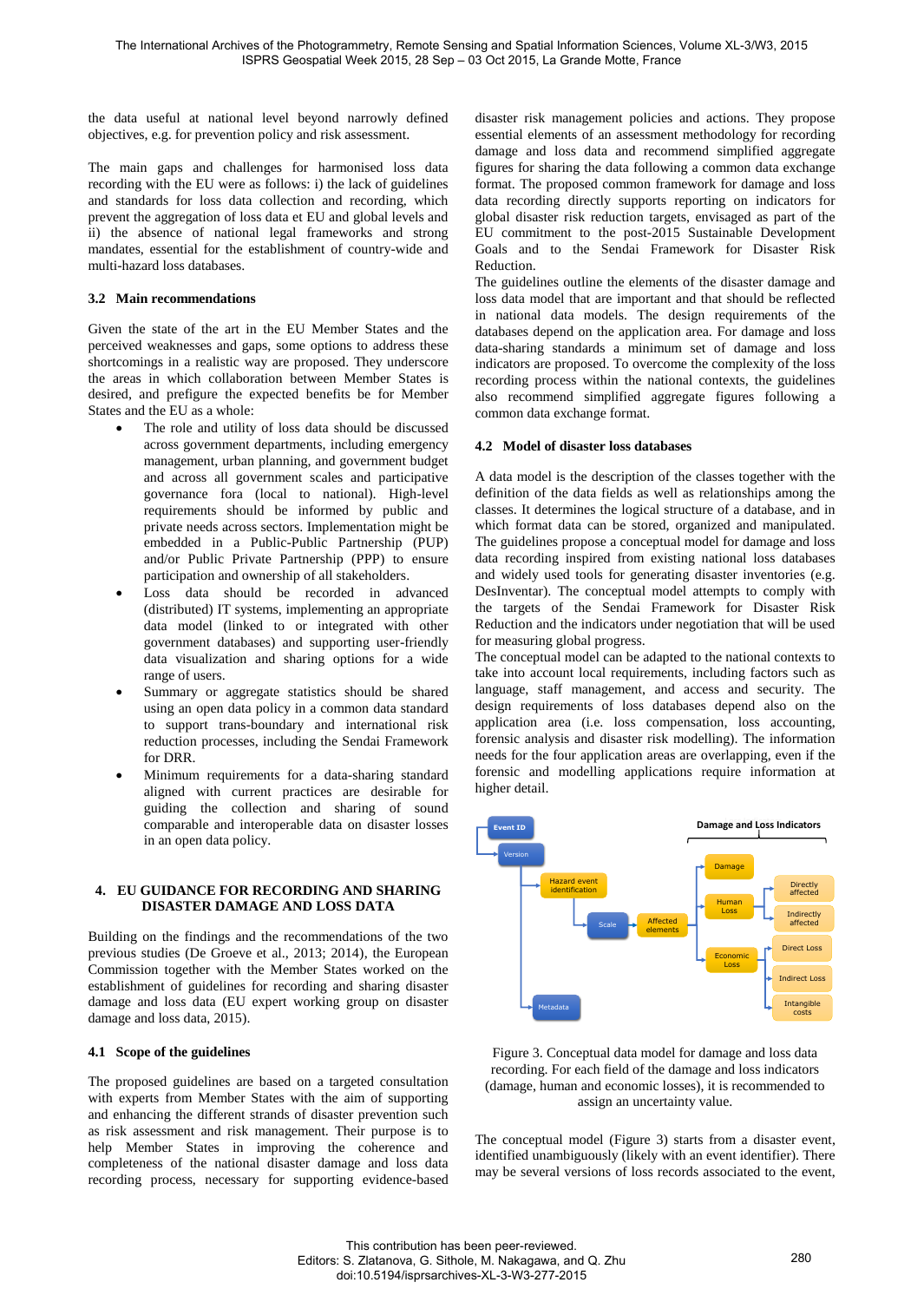e.g. through updates and corrections (where data becomes available), temporal versions to capture event dynamics (evolution of losses), or estimates of different organisations. For each version, three sets of indicators of disaster losses (hazard event identification, the affected elements, the damage and the loss indicators) can be recorded after the occurrence of a disaster as well as metadata and quality assurance information. Metadata contains information such as entry date, author, validation status and information on the methodologies used for assessing the damage and estimating the human and economic losses. The affected element may correspond to a house, a municipality, a province or a country, etc. A Member State may choose to record damage and loss data at given scale and then aggregate at coarser scales (e.g. the municipality level may be obtained by aggregating losses recorded at asset level or it may be assessed directly). The scale at which damage and loss data are recorded influences directly the quality of aggregated losses. Collecting data at the asset level will decrease uncertainty of loss indicators and increase the transparency of economic losses caused by a disaster.

## **4.3 Indicators of the disaster damage and loss database**

The guidelines define three sets of indicators of disaster losses (hazard event identification, the affected elements, the damage and the loss indicators) corresponding to the type of information on the disaster and its impacts that needs to be recorded in a disaster loss database as well as the recommended classifications and standards to define them. For each indicator, the guidelines define a set of minimum requirements necessary for a loss data-sharing standard:

# 4.3.1 Hazard event identification

A disaster damage and loss database is an event-based database, i.e. loss data are related to a specific hazard event which should be uniquely identified (spatially and temporally), classified to provide basic summary statistics (e.g., aggregation by peril type, year), and recorded by severity level to relate to the probability of occurrence for calculation of average annual losses. Hazard event identification allows attributing the losses to a peril. The attribution assumes a peril classification. The INSPIRE natural hazard category defined in the INPIRE data specifications for Natural Risk Zones (INSPIRE Thematic Working Group Natural Risk Zones, 2013) is recommended as standard for the classification of natural hazards. It is feasibly extensible with the peril classification of the IRDR DATA working group (IRDR DATA working group, 2014)

# 4.3.2 Affected elements

The affected element can be a human or a physical asset (i.e. building). The type of the affected element defines the associated loss indicators as well as the methodology of collection. The set of the affected elements is a subset of all exposed elements (elements at risk) located in the affected area. The data specifications for the affected elements are described under the "Exposed Element" feature in the INSPIRE Natural Risk Zones Data Specification. Pre-event characteristics of the affected elements allow even more profound analysis in all application fields, such as loss accounting by spatial unit, sectors or loss ownership; disaster forensic expertise of lessons learnt based on hazard dependent characteristics; and exact location and vulnerability of the affected elements for risk modelling. It is not required to record information on the affected elements for the purpose of data-sharing. However,

efforts in addressing more specific, numerous and detailed fields are strongly encouraged for linking loss accounting to other application with local benefit (such as disaster forensics and risk modelling).

# 4.3.3 Damage and loss indicators

Damage and loss indicators are at the core of the disaster loss database. They comprise, damage, human and economic losses. They describe the level of damage on individual assets or on a number of damaged/destroyed assets covering several dimensions to thoroughly record the impact of the disasters. The degree of detail of damage depends on the availability of quantitative information in the area affected. Therefore the damage and loss indicator is not only a name of data field with the value and the physical unit but it is also accompanied with metadata including the time of recording/updating, the source and uncertainty as well as information on the assessment methodology. The unit should be standardized: for example, the unit for affected population should be persons. Data in other units (families, households) should be converted to number of persons. Definitions of the fields, the format of their codified value should follow standard definitions to provide comparability and consistency. The guidelines propose the following definitions for human losses, for damages and for economic losses:

- **Human losses** include: i) *directly affected* people, which are a subset of exposed people, that suffered either impacts on their livelihood immediately after the disaster or on their physical integrity; ii) *indirectly affected* people which correspond to people in the affected country that suffered indirect effects of the disaster and can be within or outside the affected area, iii) *deaths* which correspond to the number of people who died during the disaster, or some time after, as a direct result of the disaster and iv) *missing* which correspond to the number of persons whose whereabouts since the disaster are unknown. It includes people presumed dead without physical evidence.
- **Damage indicators** correspond to the total or partial destruction of physical assets existing in the affected are. They represent a summary of the damages in the cases where aggregates are generated. Their intention is to provide a minimum set of physical damage indicators in the form of a set of aggregated figures at spatial units above the asset level (i.e. municipality, region, country, etc.). Whenever the damage data collection does not occur at asset level, these indicators will allow to a large extent the validation and calibration of economic loss assessments and are useful in many ways as part of risk assessment and disaster forensic processes. They also ensure computability with the global targets for disaster risk reduction set in Sendai Framework and with the United Nations loss data collection initiative, based on DesInventar V10.0  $(2015)^5$ . They include the following minimum set of fields: *houses destroyed*, *houses damaged*, *education centres* and *health facilities*.
- **Economic loss indicators** represent market-based negative economic impact of a disaster. They include: i) *direct los*ses, which are the monetary value of physical

1

<sup>5</sup> http://www.desinventar.org.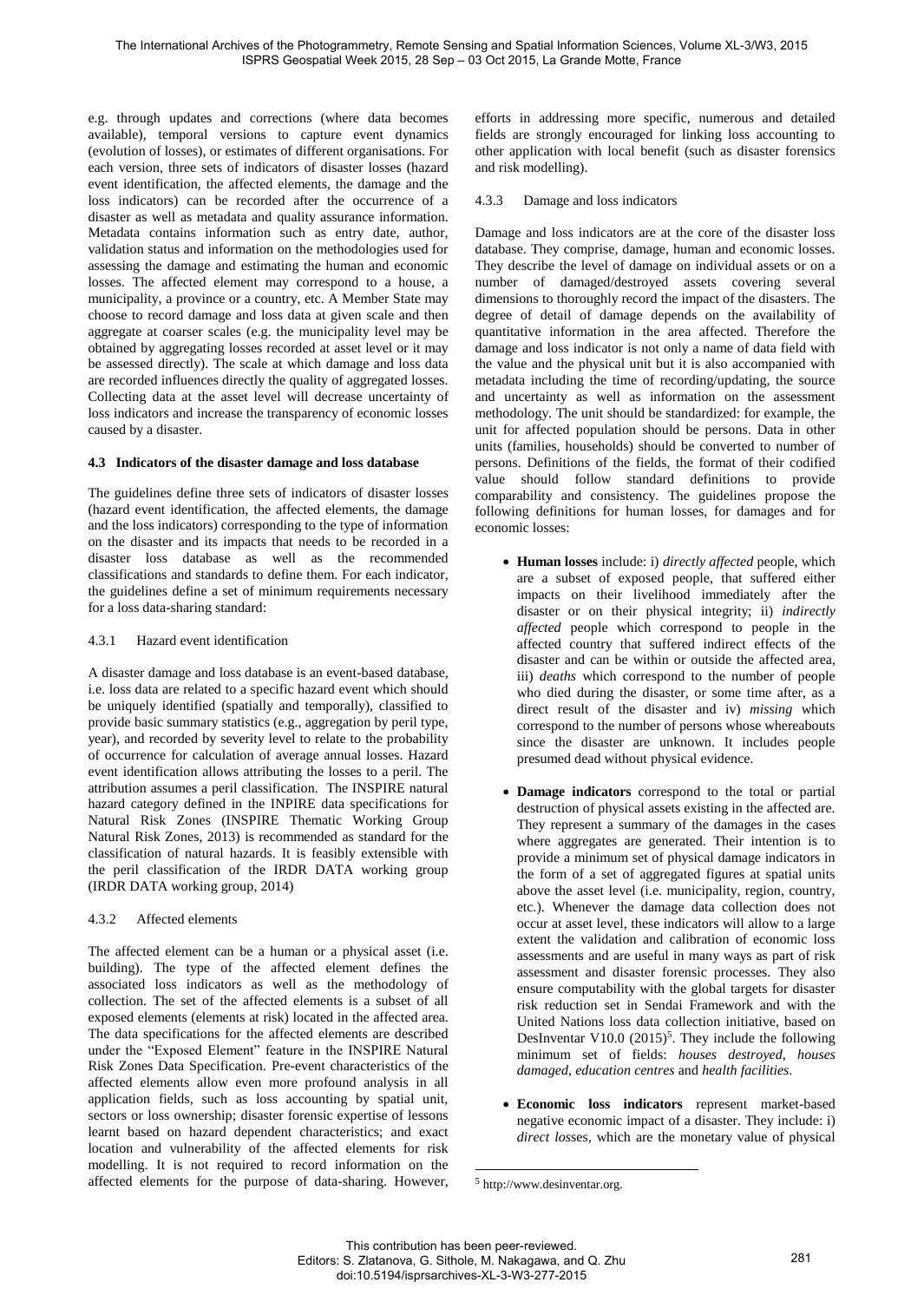damage to capital and tangible wealth assets. Direct losses may be also measured in terms of flows of foregone production; ii) *indirect losses* include lower output from damaged or destroyed assets and infrastructure and loss of earnings due to damage to transport infrastructure such as roads and ports, including business interruption. Indirect loss may also include costs such as those associated with the use of more expensive inputs following the destruction of cheaper sources of supply and iii*) intangible costs* which accrue to assets without an obvious market price and are therefore difficult to depict in monetary terms (e.g. environmental losses).

For the purpose of the loss data-sharing, only summary or aggregated statistics are required. Besides, only direct losses are recommended to be reported as minimum requirements so to ensure computability with the global targets for disaster risk reduction set in the Sendai Framework. To determine the overall amount of disaster impacts, direct losses for all affected sectors must be included, avoiding possible gaps or double accounting. It is recommended to define the type of the owner (individuals, business, government, non-governmental organizations). This allows for providing statistics on losses in the public sector, the industry sector, private citizens and so on. Separate from the owner type of the building, the losses of a particular building are typically borne partially by the insurance industry, partially by the owner and partially by public funds (e.g. disaster compensation funds). The loss owner, those that bears the losses (individuals, business, government, nongovernmental organizations and insurance companies) should be recorded. In case not all losses are recorded (e.g. only insured losses), it is recommended to develop a method for estimating the total losses across all loss-bearing entities (e.g. applying a coefficient factor on insured losses).

| Hazard event identification        | Minimum Requirement |
|------------------------------------|---------------------|
| Geographical information           | Subnational level   |
| Temporal information               | X                   |
|                                    |                     |
| Hazard event classification        | X                   |
| Event type specific attributes     |                     |
| Hazard event identification number | X                   |
| Human loss indicators              |                     |
| Directly affected                  | X                   |
| Indirectly affected                |                     |
| Deaths                             | X                   |
| Missing                            | X                   |
| Damage Indicators                  |                     |
| Houses destroyed                   | Total number        |
| Houses damaged                     | Total number        |
| <b>Education centres</b>           | Total number        |
| Health facilities                  | Total number        |
| Economic loss indicators           |                     |
| Direct loss                        | X                   |
| Indirect loss                      |                     |
| Intangible costs                   |                     |

Table 1. The primary indicators of the disaster damage and loss database and the minimum requirements for loss-data sharing

Table 1 summarizes the primary minimum indicators of the disaster damage and loss database. Extensive information on each of these fields can be found in De Groeve et al., (2013, 2014) and in the Guidance for Recording and Sharing Disaster Damage and Loss Data (2015). As damage and loss recording improves, expansion of databases to include more detailed indicators as refinements is highly desirable in order to provide a more comprehensive view of the socio-economic impacts of disasters.

# **5. CONCLUSIONS AND WAY FORWARD**

This paper presented the different building blocks of the European framework for recording and sharing disaster damage and loss data. The framework aims at supporting Member States in their choice of implementation of disaster damage and loss databases while giving them enough freedom to decide which application areas are of their interest. For the loss recording process to be successful, the practices would need to be strengthened to make the data useful at national level beyond narrowly defined objectives (e.g. for prevention policy and risk assessment).

The proposed framework is currently being implemented and tested in an operational setting with the Member States' voluntary contribution (Italy, Sweden, Spain, Austria, etc.). The sample case studies involve different type of hazards (e.g. floods, droughts, landslides etc.) allowing to test the practicability of the proposed frameworks and to identify areas of improvement.

Ultimately, the European framework for recording and sharing disaster damage and loss data will contribute to improving accountability, transparency and governance which are the key principles of the new Sendai Framework. This will be achieved through the implementation of the proposed non-binding guidelines which encourage the collection and sharing of disaster damage and loss data in an open data policy. Once approved and endorsed by EU Member States, the common framework for recording disaster damage and loss data will be part of the European contribution to the development of operational indicators to translate the Sendai Framework into action.

## **REFERENCES**

De Groeve, T., Poljansek, K., Ehrlich, D., 2013. Recording Disaster Losses: Recommendations for a European approach. Report by the Joint Research Centre of the European Commission- EUR 26111.

De Groeve, T., Poljansek, K., Ehrlich, D., Corbane, C., 2014. Current Status and Best Practices for Disaster Loss Data recording in EU Member States: A comprehensive overview of current practice in the EU Member States. Report by Joint Research Centre of the European Commission, EUR 26879.

EU expert working group on disaster damage and loss data, 2015. Guidance for Recording and Sharing Disaster Damage and Loss Data- Towards the development of operational indicators to translate the Sendai Framework into action, Report by the European Commission Joint Research Centre -EUR 27192.

Gall, M., Borden, K.A., Cutter, S.L., 2009. When Do Losses Count? Bulletin of the American Meteorological Society, 90 (6), 799–809.

Global Facility for Disaster Reduction and Recovery (GFDRR), 2010. Damage, Loss and Needs Assessment. Guidance Notes. Vol. 1-3. The World Bank, Washington.

Guha-Sapir, D., Lechat, M.F., 1986. The Impact of Natural Disasters: A Brief Analysis of Characteristics and Trends. Prehospital Disaster Med. 2, 221–223.